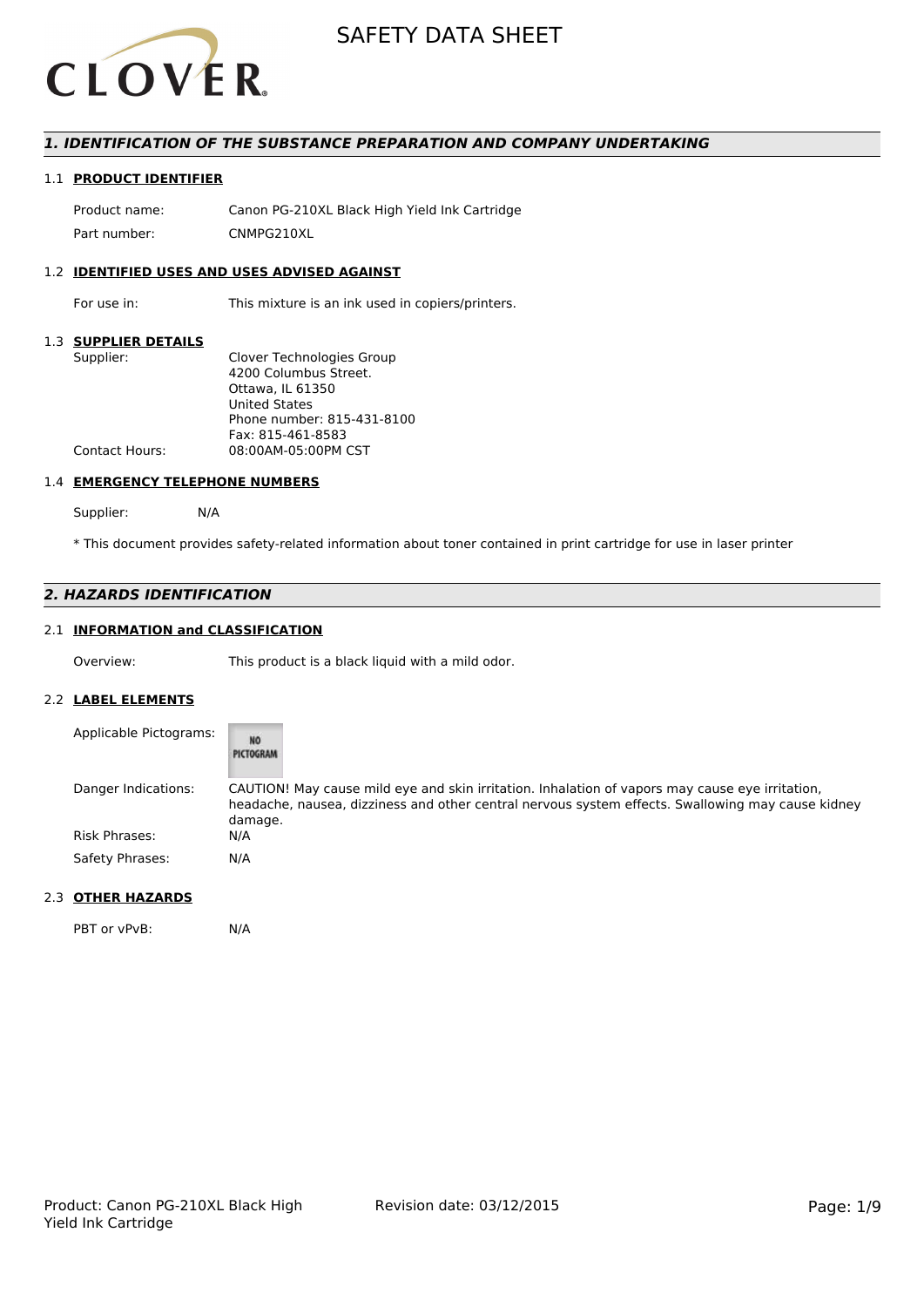# **CLOVER**

# SAFETY DATA SHEET

# *3. COMPOSITION / INFORMATION ON INGREDIENTS*

| Ingredients   | <b>CAS number</b>   | Weight % | <b>OSHA</b><br><b>PEL</b> | <b>ACGIH</b><br><b>TLV</b> | Other |
|---------------|---------------------|----------|---------------------------|----------------------------|-------|
| 2-Pyrrolidone | <b>TRADE SECRET</b> | 1-10     |                           |                            |       |
| Carbon Black  | <b>TRADE SECRET</b> | $1-5$    |                           |                            |       |
| Glycerin      | <b>TRADE SECRET</b> | 1-5      |                           |                            |       |

# The Full Text for all R-Phrases are Displayed in Section 16

#### **COMPOSITION COMMENTS**

The Data Shown is in accordance with the latest Directives.

This section provides composition information for the toner powder contained in specially designed container inside of the print cartridge.

# *4. FIRST-AID MEASURES*

#### 4.1 **FIRST AID MEASURES**

## 4.1.1 **FIRST AID INSTRUCTIONS BY RELEVANT ROUTES OF EXPOSURE**

| Inhalation:   | Remove victim to fresh air. If breathing has stopped, give artificial respiration. If breathing is<br>difficult have qualified personnel administer oxygen. Get medical attention.                                                                                                                                |
|---------------|-------------------------------------------------------------------------------------------------------------------------------------------------------------------------------------------------------------------------------------------------------------------------------------------------------------------|
| Eye contact:  | Flush eyes with water for 15 minutes while lifting the upper and lower lids. Get medical attention.                                                                                                                                                                                                               |
| Skin contact: | Remove contaminated clothing. Wash contact area thoroughly with soap and water until no traces<br>of the chemical remains. Get medical attention if irritation develops or persists. Launder<br>contaminated clothing before reuse. Discard contaminated clothing such as shoes that cannot be<br>decontaminated. |
| Ingestion:    | Call a poison control center or doctor immediately for treatment advice. If conscious, give one 8<br>ounce glass of water to dilute. DO NOT induce vomiting unless directed by medical personnel. Do<br>not give anything by mouth to or induce vomiting in a person who is unconscious or convulsing.            |

#### 4.1.2 **ADDITIONAL FIRST AID INFORMATION**

Additional first aid information: N/A Immediate Medical Attention Required: N/A

# 4.2 **SYMPTOMS AND EFFECTS**

Acute Symptoms from Exposure: N/A Delayed Symptoms from Exposure: N/A

# 4.3 **IMMEDIATE SPECIAL TREATMENT OR EQUIPMENT REQUIRED**

N/A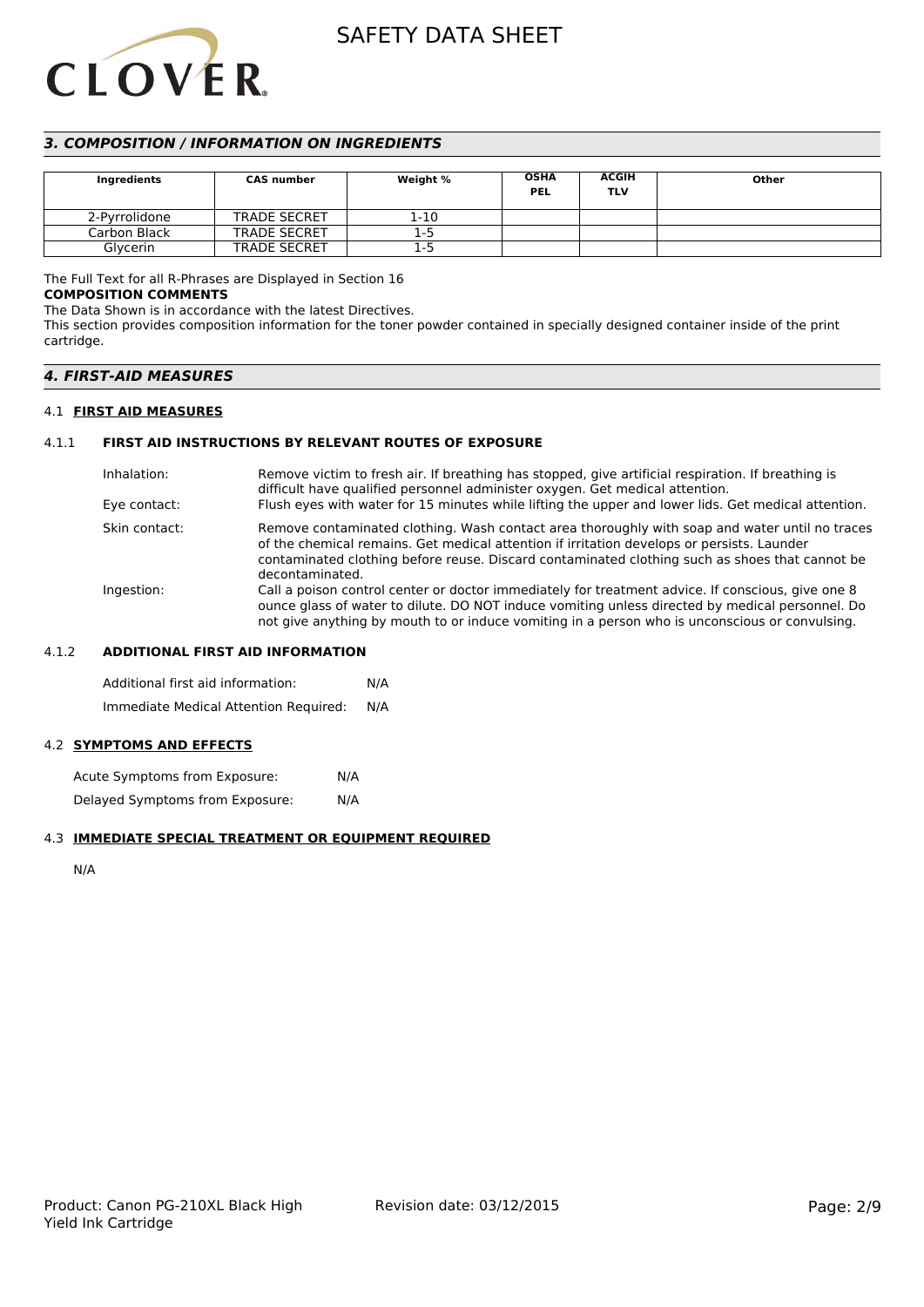

# *5. FIRE-FIGHTING MEASURES*

#### 5.1 **EXTINGUISHING MEDIA**

Recommended Extinguishing Media: Use media appropriate to the surrounding fire. Extinguishing Media Not to be Used: None known.

#### 5.2 **SPECIAL HAZARD**

Unusual Fire/Explosion Hazards: None known. Extinguishing Media Not to be Used: None known.

#### 5.3 **ADVICE FOR FIRE FIGHTERS**

Avoid inhalation of smoke. Wear protective cloting an wear self-contained breathing apparatus

#### *6. ACCIDENTAL RELEASE MEASURES*

#### 6.1 **PERSONAL PRECAUTIONS, PROTECTIVE EQUIPMENT AND EMERGENCY PROCEDURES**

#### 6.1.1 **PRECAUTIONS FOR NON-EMERGENCY PERSONNEL**

PERSONAL PROTECTIVE EQUIPMENT: Select in accordance with OSHA 1910.134 and good Industrial Hygiene practice. PROTECTIVE CLOTHING: Use personal protective equipment to minimize exposure to skin and eye.

#### 6.1.2 **ADDITIONAL FIRST AID INFORMATION**

Avoid contact with eyes, skin and clothing. Avoid breathing vapors. Use with adequate ventilation. Remove and launder contaminated clothing before re-use. Wash thoroughly after handling and before eating, drinking, smoking or using toilet facilities.

#### 6.1.3 **PERSONAL PROTECTION**

Wear personal protective equipment as described in Section 8.

#### 6.2 **ENVIRONMENTAL PRECAUTIONS**

Regulatory Information: Keep product out of sewers and watercourses.

#### 6.3 **METHODS AND MATERIAL FOR CONTAINMENT AND CLEANUP**

Spill or Leak Cleanup Procedures: Wear appropriate protective clothing as described in Section 6.1.1. Dike spill and absorb with inert material. Collect into closable containers for proper disposal. Report spill as required by local and federal regulations.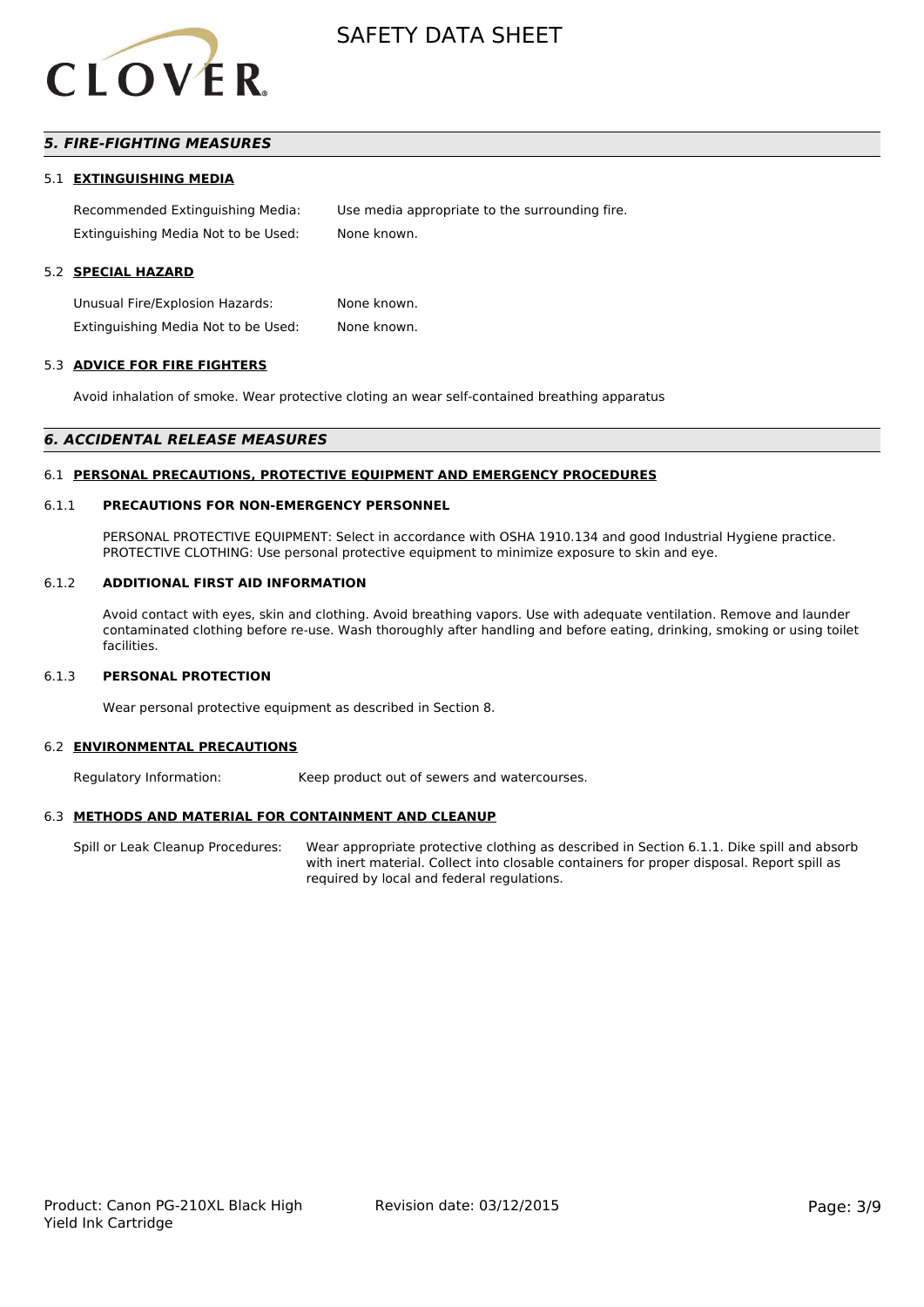

## *7. HANDLING AND STORAGE*

#### 7.1 **PRECAUTIONS FOR SAFE HANDLING**

Recommendations for Handling: No special precautions when used as intended. Keep containers closed, avoid creating dust. Keep away from ignition sources. Advice on General Hygiene: Never eat, drink or smoke in work areas. Practice good personal hygiene after using this material, especially before eating, drinking, smoking, using the restroom, or applying cosmetics.

#### 7.2 **CONDITIONS FOR SAFE STORAGE**

Avoid high temperatures, >100°F/32°C

#### 7.3 **SPECIFIC END USES**

Printing devices

#### *8. EXPOSURE CONTROLS/PERSONAL PROTECTION*

#### 8.1 **CONTROL PARAMETERS**

The best protection is to enclose operations and/or provide local exhaust ventilation at the site of chemical release in order to maintain airborne concentrations of the product below OSHA PELs (See Section 2). Local exhaust ventilation is preferred because it prevents contaminant dispersion into the work area by controlling it at its source.

#### 8.2 **EXPOSURE CONTROLS**

#### **Respiratory protection:**

IMPROPER USE OF RESPIRATORS IS DANGEROUS. Seek professional advice prior to respirator selection and use. Follow OSHA respirator regulations (29 CFR 1910.134 and 1910.137) and, if necessary, wear a NIOSH approved respirator. Select respirator based on its suitability to provide adequate worker protection for given work conditions, levels of airborne contamination, and sufficient levels of oxygen.

#### **Eye/Face Protection:**

Contact lenses are not eye protective devices. Appropriate eye protection must be worn instead of, or in conjunction with contact lenses.

#### **Hand/Skin Protection:**

For emergency or non-routine operations (cleaning spills, reactor vessels, or storage tanks), wear an SCBA. WARNING! Air purifying respirators do not protect worker in oxygen deficient atmospheres.

#### **Additional Protection:**

N/A

#### **Protective Clothing and Equipment:**

Wear chemically protective gloves, boots, aprons, and gauntlets to prevent prolonged or repeated skin contact. Wear splashproof chemical goggles and face shield when working with liquid, unless full face piece respiratory protection is worn.

#### **Safety Stations:**

Make emergency eyewash stations, safety/quick-drench showers, and washing facilities available in work area.

#### **Contaminated Equipment:**

Separate contaminated work clothes from street clothes. Launder before reuse. Remove material from your shoes and clean personal protective equipment. Never take home contaminated clothing.

#### **Comments:**

Never eat, drink or smoke in work areas. Practice good personal hygiene after using this material, especially before eating, drinking, smoking, using the restroom, or applying cosmetics.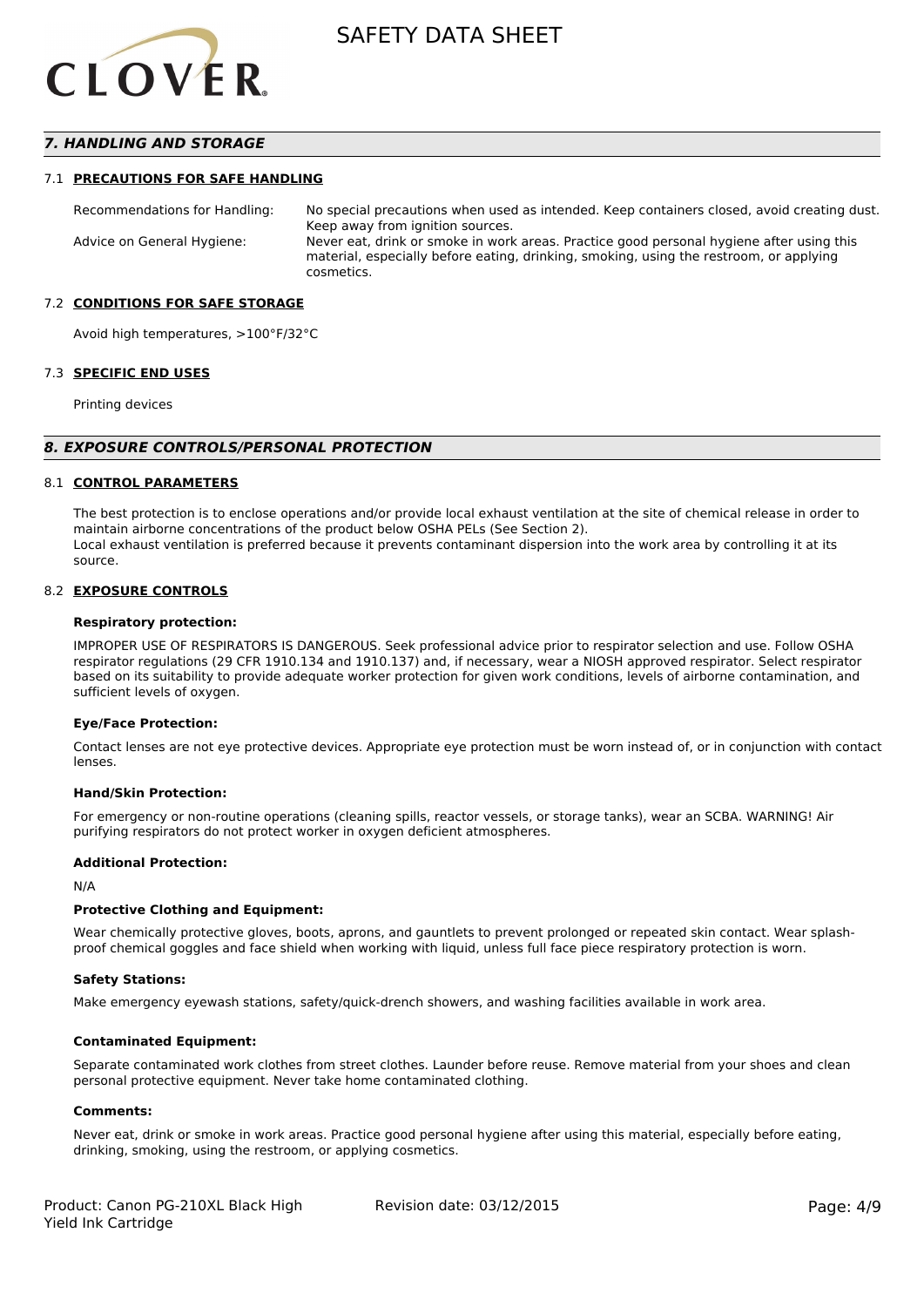

# *9. PHYSICAL AND CHEMICAL PROPERTIES*

# 9.1 **DETAIL INFORMATION**

| Physical state:            | APPEARANCE: Black liquid. |
|----------------------------|---------------------------|
| Color:                     | Black                     |
| Odor:                      | Mild odor                 |
| Odor threshold:            | N/A                       |
|                            |                           |
| Boiling point:             | $212^{\circ}F$            |
| Melting point:             | N/A                       |
| Flash point:               | None                      |
| Explosion limits:          | N/A                       |
| Relative density:          | N/A                       |
| Auto-ignition temperature: | N/A                       |
|                            |                           |

#### 9.2 **OTHER INFORMATION**

SPECIFIC GRAVITY (H20=1): 1.00 – 1.10 VAPOR PRESSURE: 17.5 mmHg VAPOR DENSITY (Air=1): Heavier than air SOLUBILITY IN WATER: Complete FREEZING POINT: Not available COEFFICIENT of WATER/OIL: Not available EVAPORATION RATE: < Butyl Acetate pH: 7.0 – 8.5

# *10. CHEMICAL STABILITY AND REACTIVITY*

#### 10.1 **Reactivity:**

| <b>Reactivity Hazards:</b>     | None                                                                                                           |
|--------------------------------|----------------------------------------------------------------------------------------------------------------|
| Data on Mixture Substances:    | None                                                                                                           |
| 10.2 Chemical Stability:       | The product is stable. Under normal conditions of storage and use, hazardous<br>polymerisation will not occur. |
| 10.3 Hazardous Polymerization: | Stable under conditions of normal use.                                                                         |
| 10.4 Conditions to Avoid:      | Keep away from heat, flame, sparks and other ignition sources.                                                 |
| 10.5 Incompatible Materials:   | Strong oxidising materials                                                                                     |
| 10.6 Hazardous Decomposition:  | Will not occur.                                                                                                |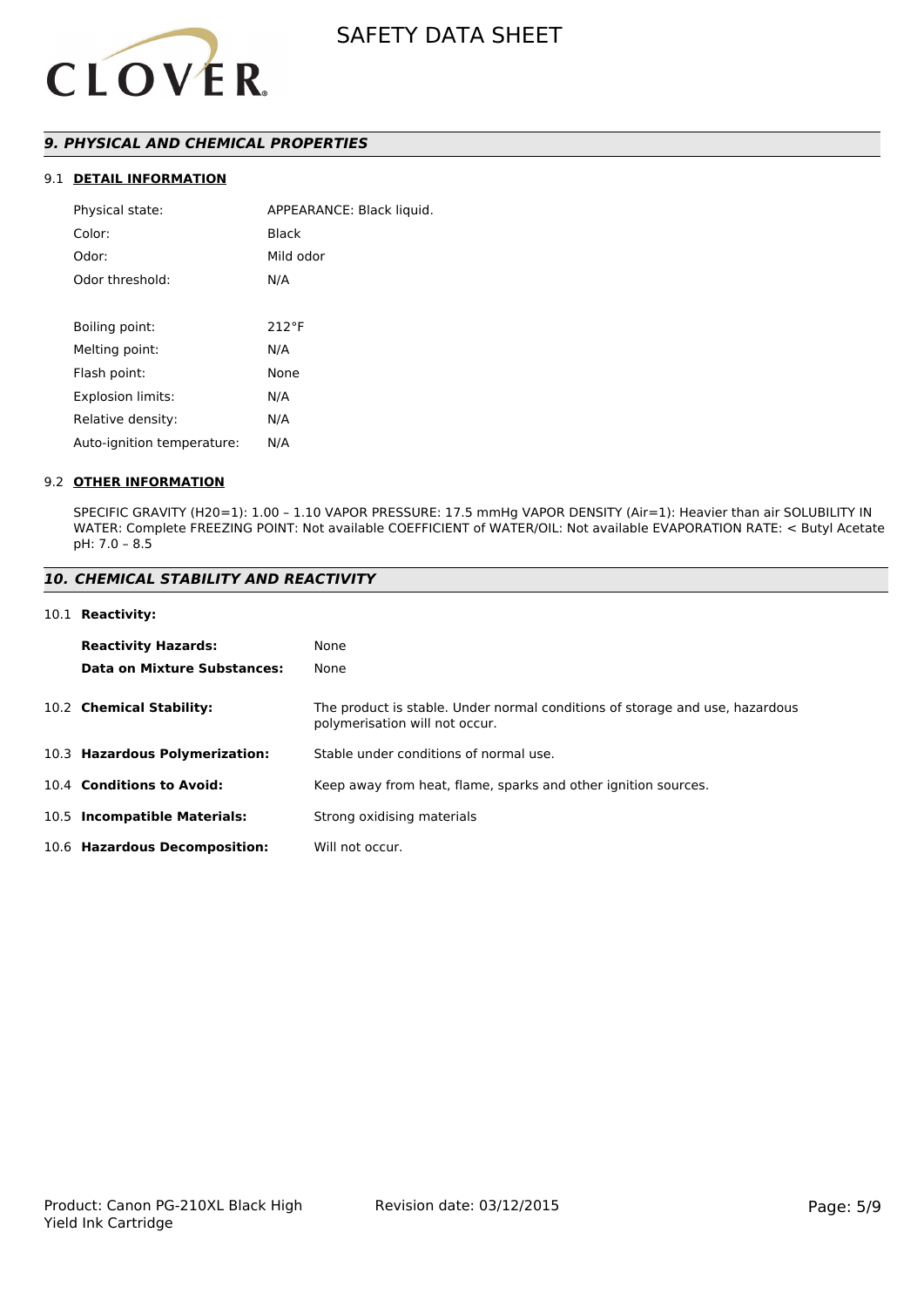

# *11. INFORMATION ON TOXICOLOGICAL EFFECT*

| <b>Mixtures:</b>                   | N/A                                                                                                |
|------------------------------------|----------------------------------------------------------------------------------------------------|
| <b>Acute Toxicity:</b>             | N/A                                                                                                |
| <b>Skin Corrosion/Irritation:</b>  | Prolonged contact may cause mild skin irritation.                                                  |
| <b>Serious Eye Damage:</b>         | May cause mild irritation with redness and tearing.                                                |
| Inhalation:                        | Vapors or mists may cause respiratory irritation with headache, dizziness, drowsiness, narcosis,   |
|                                    | nausea, constriction of pupils, and loss of reflexes.                                              |
| <b>Sensitization:</b>              | N/A                                                                                                |
| <b>Mutagenicity:</b>               | N/A                                                                                                |
| <b>Carcinogenicity:</b>            | Carbon black is listed as "Possibly Carcinogenic to Humans" (Group 2B) by IARC.                    |
| <b>Reproductive Toxicity:</b>      | N/A                                                                                                |
| <b>STOT - Single Exposure:</b>     | Individuals with chronic respiratory and skin diseases may be at increased risk from exposure to   |
|                                    | this material.                                                                                     |
| <b>STOT - Multiple Exposure:</b>   | 2-pyrrolidone has been found to cause birth defects in studies with laboratory animals. Carbon     |
|                                    | black has been found to be mutagenic is some test systems.                                         |
| Ingestion:                         | Swallowing may cause gastrointestinal irritation, nausea, vomiting and diarrhea, narcosis,         |
|                                    | constriction of pupils, increased blood sugar levels and loss of reflexes. May cause damage to the |
|                                    | kidneys.                                                                                           |
| <b>Hazard Class Information:</b>   | N/A                                                                                                |
| <b>Mixture on Market Data:</b>     | N/A                                                                                                |
| Symptoms:                          | N/A                                                                                                |
| <b>Delayed/Immediate Effects:</b>  | N/A                                                                                                |
| <b>Test Data on Mixture:</b>       | N/A                                                                                                |
| <b>Not Meeting Classification:</b> | N/A                                                                                                |
| <b>Routes of Exposure:</b>         | N/A                                                                                                |
| <b>Interactive Effects:</b>        | N/A                                                                                                |
| <b>Absence of Specific Data:</b>   | N/A                                                                                                |
| Mixture vs Substance Data: N/A     |                                                                                                    |

# *12. ECOLOGICAL INFORMATION*

| 12.1 Eco toxicity:                  | N/A |
|-------------------------------------|-----|
| 12.2 Degradability:                 | N/A |
| 12.3 Bioaccumulation Potential: N/A |     |
| 12.4 Mobility in Soil:              | N/A |
| 12.5 PBT & vPvB Assessment:         | N/A |
| 12.6 Other Adverse Effects:         | N/A |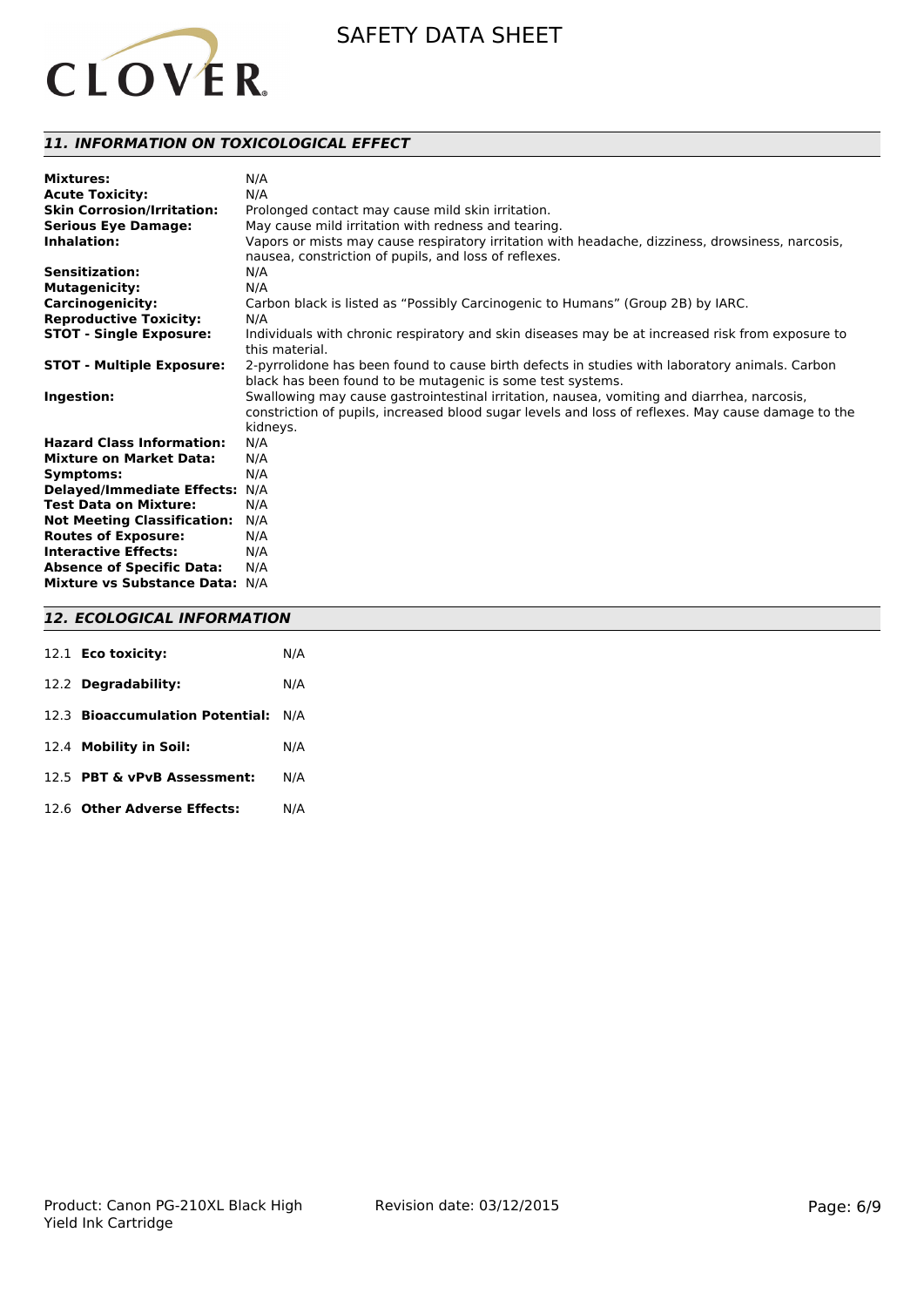

# *13. DISPOSAL CONSIDERATIONS*

#### **Disposal Information:**

 Dispose as a solid waste in accordance with local authority regulations. Empty container retains product residue.

#### **Physical/Chemical Properties that affect Treatment:**

Symbol: This product is not classified as dangerous

Risk Phrases: This product is not classified according to the federal, state and local environmental regulations.

#### **Waste Treatment Information:**

Do not shred toner cartridge, unless dust-explosion prevention measures are taken. Finely dispersed particles may form explosive mixtures in air. Dispose of in compliance with federal, state, and local regulations.

#### **Personal Protection Required:**

N/A

| <b>14. TRANSPORT INFORMATION</b>                                        |                                                                                                                                                                        |  |  |  |
|-------------------------------------------------------------------------|------------------------------------------------------------------------------------------------------------------------------------------------------------------------|--|--|--|
| 14.1 <b>ID Number:</b>                                                  | N/A                                                                                                                                                                    |  |  |  |
| 14.2 Shipping Name:                                                     | Not Regulated                                                                                                                                                          |  |  |  |
| 14.3 Hazard Class:<br>HMIS Rating: Health = $1$ Fire = 0 Reactivity = 0 |                                                                                                                                                                        |  |  |  |
| 14.4 Packing Group:                                                     | N/A                                                                                                                                                                    |  |  |  |
| 14.5 Environmental Hazards:                                             | N/A                                                                                                                                                                    |  |  |  |
| 14.6 User Precautions:                                                  | N/A                                                                                                                                                                    |  |  |  |
| 14.7 Bulk Transport:                                                    | N/A                                                                                                                                                                    |  |  |  |
| <i><b>15. REGULATORY INFORMATION</b></i>                                |                                                                                                                                                                        |  |  |  |
| 15.1 Regulatory Information:                                            | OSHA HAZARD CLASSIFICATION: Irritant, target organ effects                                                                                                             |  |  |  |
| EPA Regulatory Information: N/A                                         |                                                                                                                                                                        |  |  |  |
| <b>CERCLA Reportable Quantity: N/A</b>                                  |                                                                                                                                                                        |  |  |  |
| 15.2 Superfund Information:                                             |                                                                                                                                                                        |  |  |  |
| <b>Hazard Categories:</b>                                               |                                                                                                                                                                        |  |  |  |
| Immediate: N/A                                                          |                                                                                                                                                                        |  |  |  |
| Delayed: N/A                                                            |                                                                                                                                                                        |  |  |  |
| <b>Fire:</b> NFPA Rating: Health = 1 Fire = 0 Reactivity = 0            |                                                                                                                                                                        |  |  |  |
| <b>Pressure: N/A</b>                                                    |                                                                                                                                                                        |  |  |  |
| <b>Reactivity: N/A</b>                                                  |                                                                                                                                                                        |  |  |  |
| Section 302 - Extremely Hazardous: N/A                                  |                                                                                                                                                                        |  |  |  |
|                                                                         |                                                                                                                                                                        |  |  |  |
| 15.3 State Regulations:                                                 | CALIFORNIA PROPOSITION 65 INFORMATION: This product contains no California<br>Proposition 65 regulated chemicals.                                                      |  |  |  |
| 15.4 Other Regulatory Information:                                      | CERCLA HAZARDOUS SUBSTANCE (40CFR 116): Not applicable WHMIS CLASSIFICATION:<br>Class D - Division 2 - Subdivision A (Very toxic material causing other toxic effects) |  |  |  |
|                                                                         | Section 311 - Hazardous: Acute health, chronic health                                                                                                                  |  |  |  |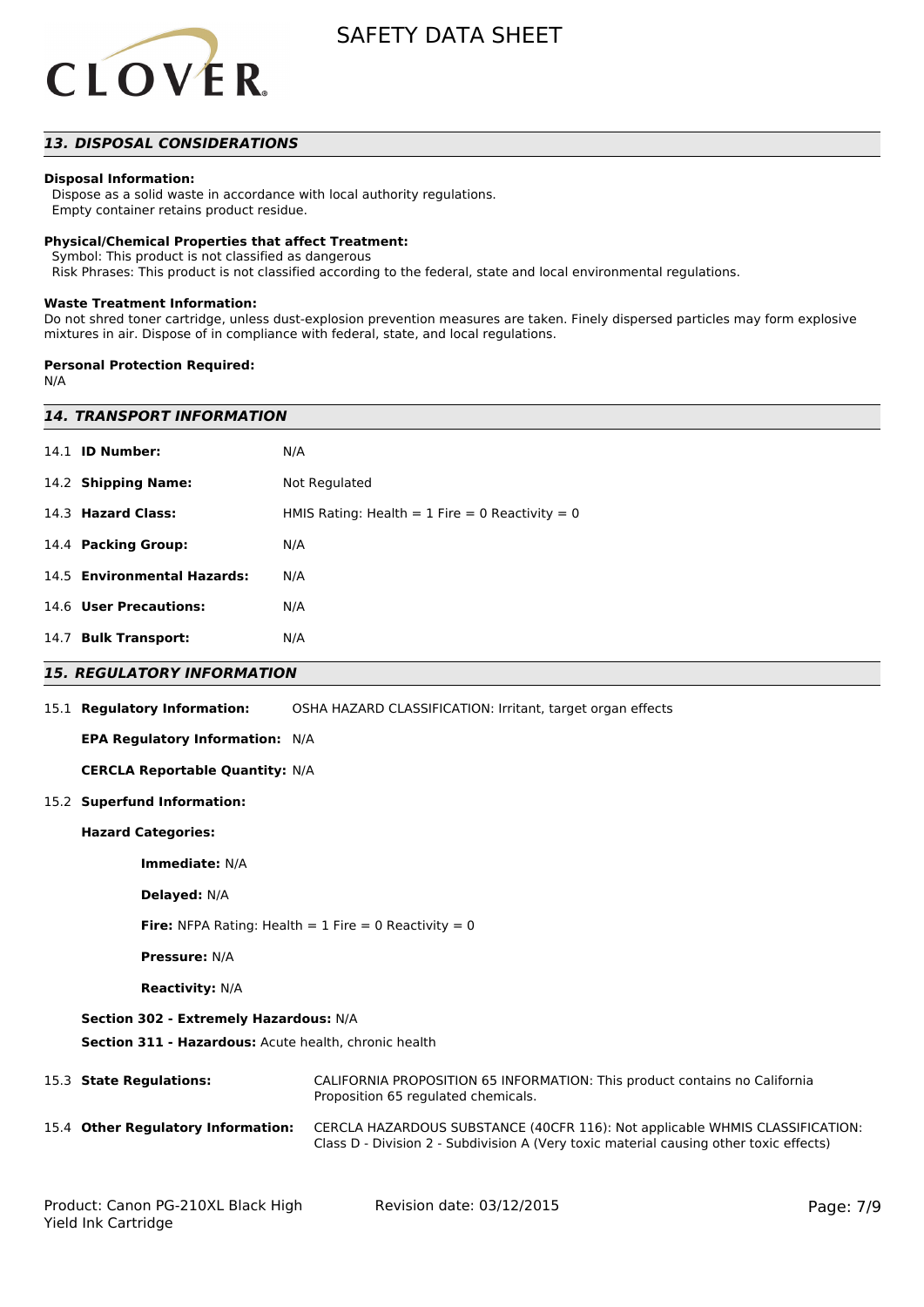

# *16. OTHER INFORMATION*

| <b>General Comments:</b>          | This information is based on our current knowledge. It should not therefore be construed as<br>quaranteeing specific properties of the products as described or their suitability for a particular<br>application |
|-----------------------------------|-------------------------------------------------------------------------------------------------------------------------------------------------------------------------------------------------------------------|
| <b>Creation Date of this SDS:</b> | 05/18/2015                                                                                                                                                                                                        |